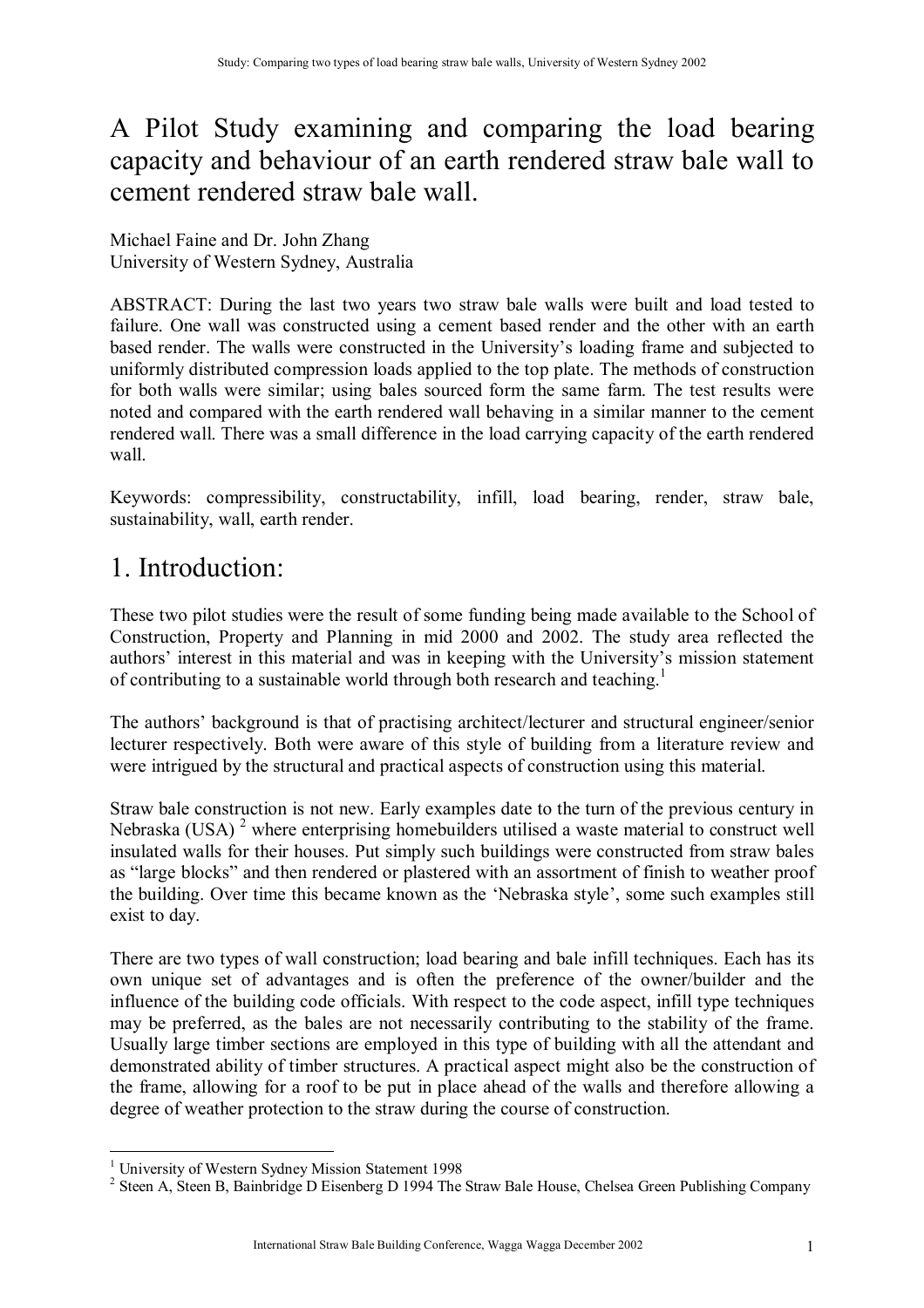Either way, many straw bale buildings have been constructed around the world to date with the structural aspects of this material becoming more clearly defined when compared to more ëconventionalí construction materials. Building codes do exist (particularly in the USA) which delineate how bales should be used on site for both load bearing and infill type construction (Austin Straw Bale Code<sup>3</sup>, Pima County Code<sup>4</sup>, California Code<sup>5</sup> etc). Such codes stipulate limits for the ratio of height to thickness (5.5:1) and ratio of length to thickness (15.5:1) for load bearing walls.

The first study (in mid 2000) was set up to examine what would happen to a two-storey section of a load bearing straw bale wall as it was uniformly progressively loaded by a uniformly distributed load. The limitation of height to thickness would seem to preclude the use of load bearing straw bale walls from two-storey house construction as these limitations would only allow a wall of approximately 2500mm height to be constructed.

The significance of such research was to demonstrate either the ability of such a wall to either withstand such loading or fail and therefore contribute to the wider field of knowledge with respect to this type of construction. Two-storey load bearing construction may also allow for houses with a smaller "footprint" to be successfully constructed, therefore increasing the range and type for this form of construction.

The second study (completed in 2002) was aimed at comparing how an earth rendered straw bale wall would perform under similar loading conditions except for the overall height of the test wall (limited to single storey height). There is a current of thought amongst straw bale builders and researchers that an earth based render has great visual and sustainability appeal but a question mark hangs over issues of strength, longevity, moisture control and suitability as a building medium.

Previous studies to date by Bou-Ali (University of Arizona)<sup>6</sup>, McCabe <sup>7</sup>(University of Arizona), Carrick (University of New South Wales)<sup>8</sup>, Faine and Zhang<sup>9</sup> (University of Western Sydney) and others indicate the structural adequacy of straw bale wall construction. Researchers have also identified the very good insulation properties of rendered straw bales  $(Canada)^{10}$  and its attendant fire resistance qualities. However moisture in and through the wall have sounded some alarm bells for the obvious problems of rot and then eventual collapse, further studies are being undertaken in this area.

 $\overline{a}$ <sup>3</sup> Austin Straw Bale Code 1997, City Of Austin, www.io.com/~whetfunk/sbatcode

<sup>&</sup>lt;sup>4</sup> City of Tucson and Pima County Arizona Building Code, www.sustainable.doe.gov/codes/azstraw

<sup>5</sup> California Code AB1314, California State Government Web site

<sup>&</sup>lt;sup>6</sup> Bou-Ali G. 1993 Straw bales and straw bale wall systems, Master Thesis University of Arizona

<sup>7</sup> McCabe J. 1993 Masters Thesis University of Arizona

<sup>&</sup>lt;sup>8</sup> Carrick J 1998 Preliminary Test Results for Straw Bale Walls, Building Research Centre UNSW (unpublished)

<sup>&</sup>lt;sup>9</sup> Faine M & Zhang J 2001 "A Pilot Study examining the Strength, Compressibility and Serviceability of Rendered Straw Bale Walls for Two Storey Load Bearing Constructionî. First International Conference on Ecological Building Structure, Santa Sabina Centre, San Rafael, California July 2001

<sup>&</sup>lt;sup>10</sup> 1995, Thermal and Mechanical Properties of straw bales as they relate to a straw house, Canadian Society of Agricultural Engineering, Ottowa, Ontario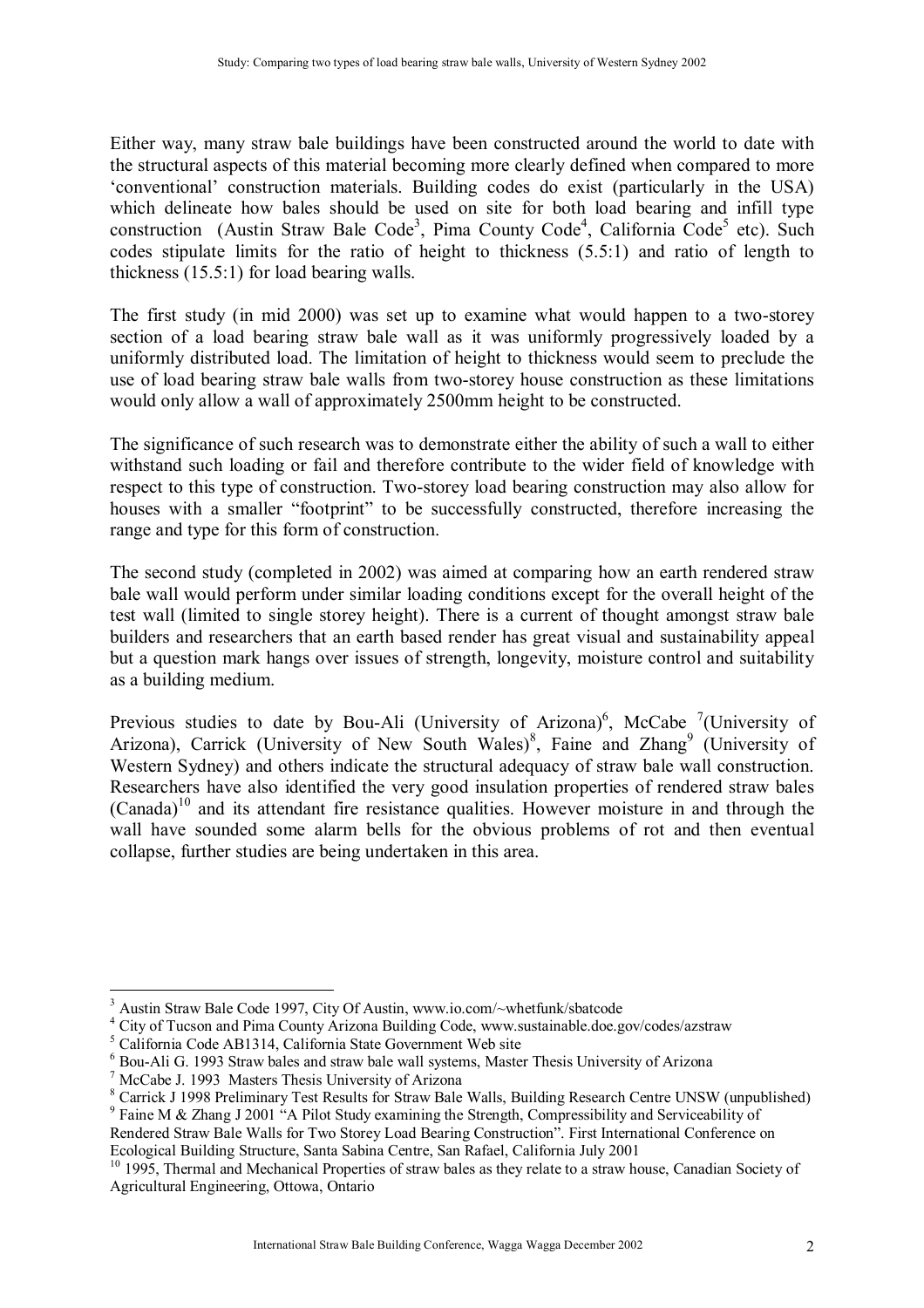# 2. Current Construction Technology:

This section is limited to a discussion on the techniques associated with load bearing construction. The main issue to be faced in dealing with straw bales is to adequately achieve pre-compression of the bales to avoid the problem of both short and long term settlement (shortening) of the wall. Such a problem obviously has a great impact upon the construction of doorways and windows not to mention the potential for cracking and damaging the render (plaster) mix applied to the wall as the finish.

Straw bale walls have been constructed both from in-ground conventional strip footings and from integrated footings and concrete slab. Other types have been tried, such as rubble filled footings, earth filled tyre footings usually to minimise or avoid the use of reinforced concrete. This material is viewed as being high technology with high-embodied energy. The usual details of waterproofing, vapour control, termite and pest control are observed with a variety of techniques available for both tie down of the roof frame and pre-compression of the wall.

These range from reinforcement rod being extended from the footing, through the straw bale wall to the top plate. This is then 'screwed down' to compress the wall and for the tie down effect of the roof and/or the floor frame. Another method is to use an air bag attached to the top of the wall frame and held in place by straps (Fibrehouse system by Chapman and Platts)<sup>11</sup>. The bag is then inflated and the wall is compressed down and held firmly in place by tensioning on the straps. Once the desired compression is achieved the bag is removed.

Another method is to use high tensile fencing wire straps looped around both the footing and the top plate and tensioned by means of "gripples", similar to constructing a wire fence. The wire is usually spaced at about  $450 - 600$  mm centres and is alternatively fastened from both sides of the wall. The tensioned wire then becomes an integral part of the structure.

Usually bales are laid on flat in a stretcher or running bond, often being pinned through their centres to the footing or floor structure and pinned to each other at corners and elsewhere as required. Construction can be quite quick, unskilled labour can be used with chain saws, mallet and 'whipper-snippers' providing the finishing effects.

If the wall is to be rendered using cement based render then a wire mesh (chicken or aviary wire) is stretched from top to the bottom plate. Walls finished in an earthen render do not usually have this mesh<sup> $12$ </sup> and some builders see this as an advantage. The render is applied direct to the straw bale and forced into the strands forming quite a good key for subsequent coats. Norton<sup>13</sup> gives advice on types of earth renders and how they should be keyed into the structure to achieve both durability and longevity. Similarly Myhrman and Macdonald  $14$ discuss the benefits and pitfalls of different types of render (plaster) for straw bale use.

Top plates are generally framed from 100 x 50mm or 150 x 50mm timber constructed as a ladder frame to span the width of the straw bale. Noggins at 600 or 900mm centres join the timber frame members; some advocate the use of sheet plywood. Often associated with the

 $\overline{a}$ <sup>11</sup> Chapman and Platts 1996 Developing and proof testing the pre-stressed Nebraska method for improved production of baled fibre housing, Fibrehouse Ltd with Scanada Consultants Ltd, Ottawa, Ontario

<sup>&</sup>lt;sup>12</sup> Glassford J 2001 Straw Bale Building Technology Workshop Ganmain NSW (personal interview)

<sup>&</sup>lt;sup>13</sup> Norton J 1997 "Building with Earth - a handbook" Immediate Technology Publications, London.

<sup>&</sup>lt;sup>14</sup> Myhrman M and MacDonald S. 1999 "Build it with Bales" Version Two Out on Bale Publications Tucson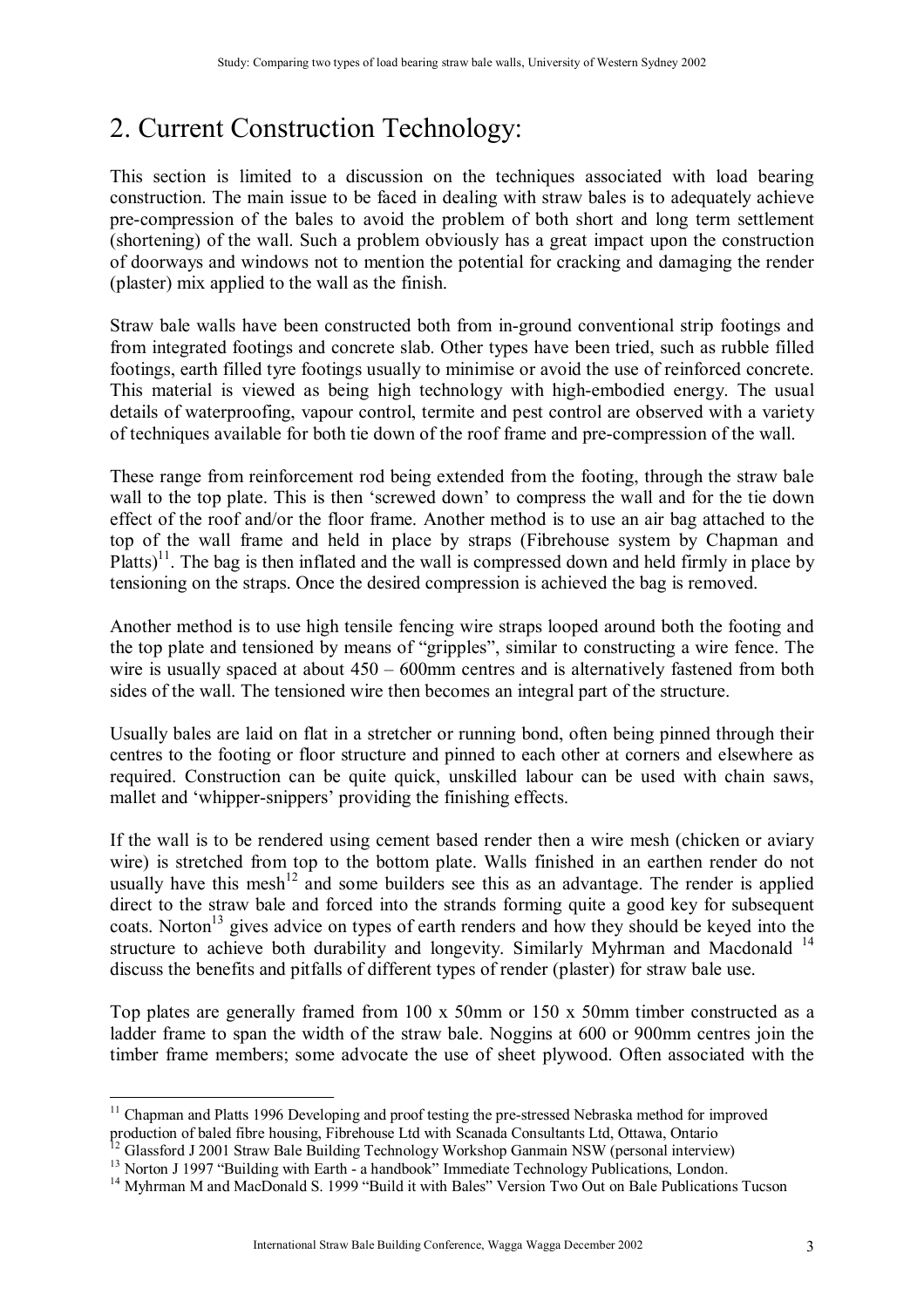top plate is the roof tie down mechanism, being either a threaded rod or galvanised strap or tensioned wires.

## 3. Design and Construction of the Full Scale Walls:

The loading frame was used to contain the construction of the straw bale wall(s). Figure 1 shows the general frame arrangement with the partly completed two-storey straw bale wall framed between the large structural steel columns. The steel beams and columns were fabricated from 25mm thick steel,  $400 \times 400$ mm "I- beam" section, courtesy of a research grant and BHP steel sections.

**Figure 1** General view of steel test frame and partly completed wall for two-storey wall (Photograph: P. Florence)



The "two-storey" wall was constructed to a height of 4045mm (uncompressed) being 11 courses in height; the length of the wall was 2600mm between steel columns with a layer of 17mm structural plywood placed against the steel columns to prevent the straw from expanding into the web of the columns. The general arrangement for construction can be seen in Figure 2. Bales were laid in stretcher bond pattern with a number of half bales. Bales were pinned over a 12mm reinforcement rod that had been tack weld to the frame. Pinning was continued up through the bales to the top course. The lower section of steel was assumed to simulate the concrete footing. A timber infill frame was constructed between the flanges of the bottom steel beam to allow for fixing of the wire mesh. Construction generally followed details reviewed from the literature and from interviews (Mitchell R.)<sup>15</sup>

The top plate was constructed from 125 x 75mm timber joined together as a ladder frame. An additional length was placed centrally to help distribute the load from the hydraulic rams. The high tensile fencing wire was run as a loop under the "footing" and carried up and over the top plate. A length of galvanised iron angle was placed at both top and bottom plates to provide for a radius turn for the wire to prevent a sharp edge from cutting the wire under load.

 $\overline{a}$ <sup>15</sup> Mitchell R. 2000 Zone Zero Architects Springwood NSW (personal interview)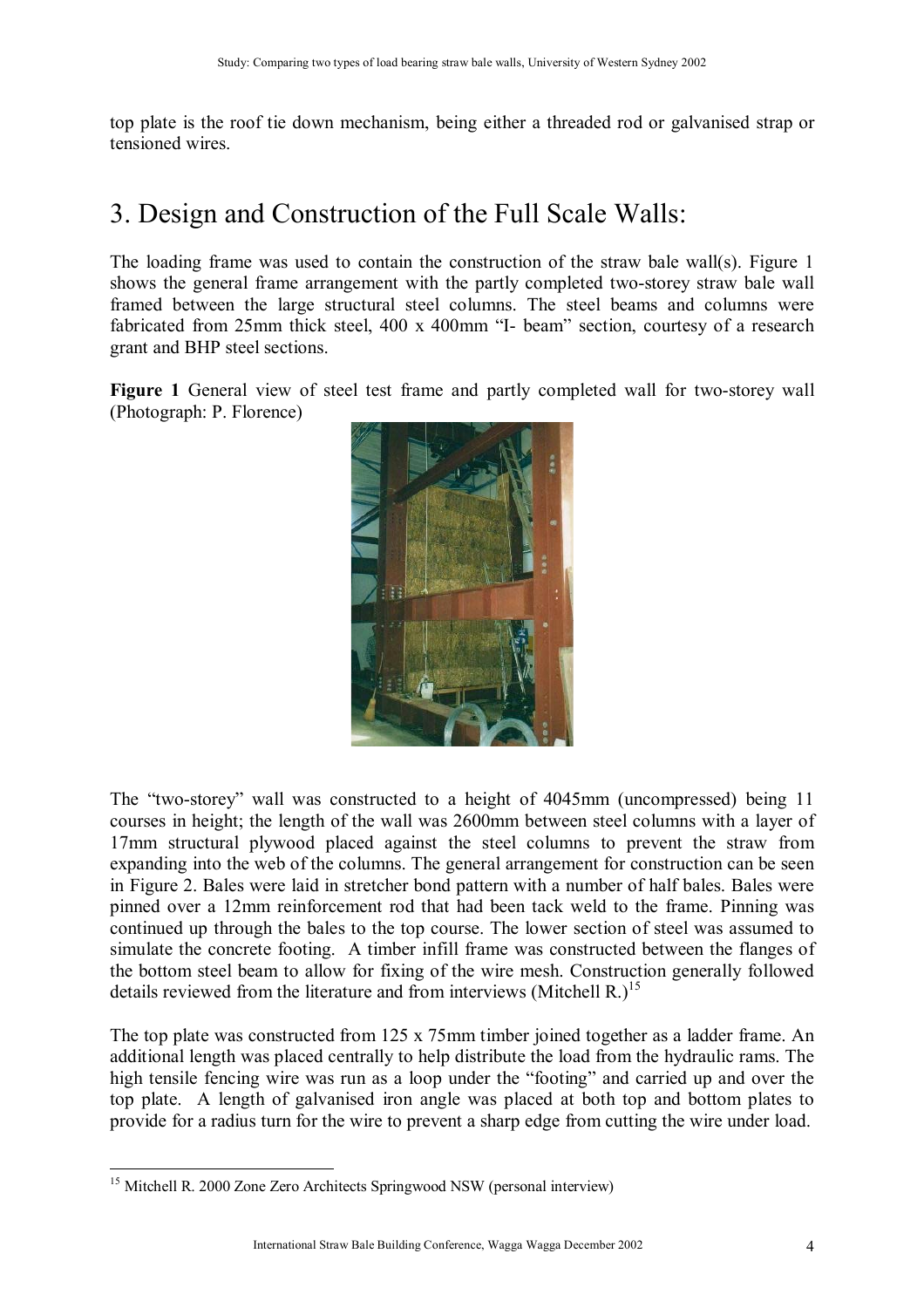**Figure 2**. Two Storey Straw Bale Wall Cross-Section. (Illustration M. Faine)



A layer of 1.2mm thick galvanised welded wire mesh was then stretched between top and bottom plates and fixed into position. This was also stitched to the other side of the wall to bring the mesh in close to the straw bale surface.

The "earth rendered wall" was constructed in a similar manner but to an overall height of 2550mm by 2730 mm long. Plywood infill frames were constructed at either end to constrain the straw. A bottom plate of plywood and 100 x 500 mm ladder frame was used to allow the wire strands to pass through the "footing". The top plate was constructed from  $100 \times 50$ mm timber ladder frame with plywood sheeting.

The straw bale wall was 7 bales high by 3 bales long but was not pinned with rebar nor was a chicken wire mesh used to cover the face of the straw. The bales were pre-compressed by 80 mm prior to the test being carried out. A general view of this wall being trimmed to size can be seen at Figure 3.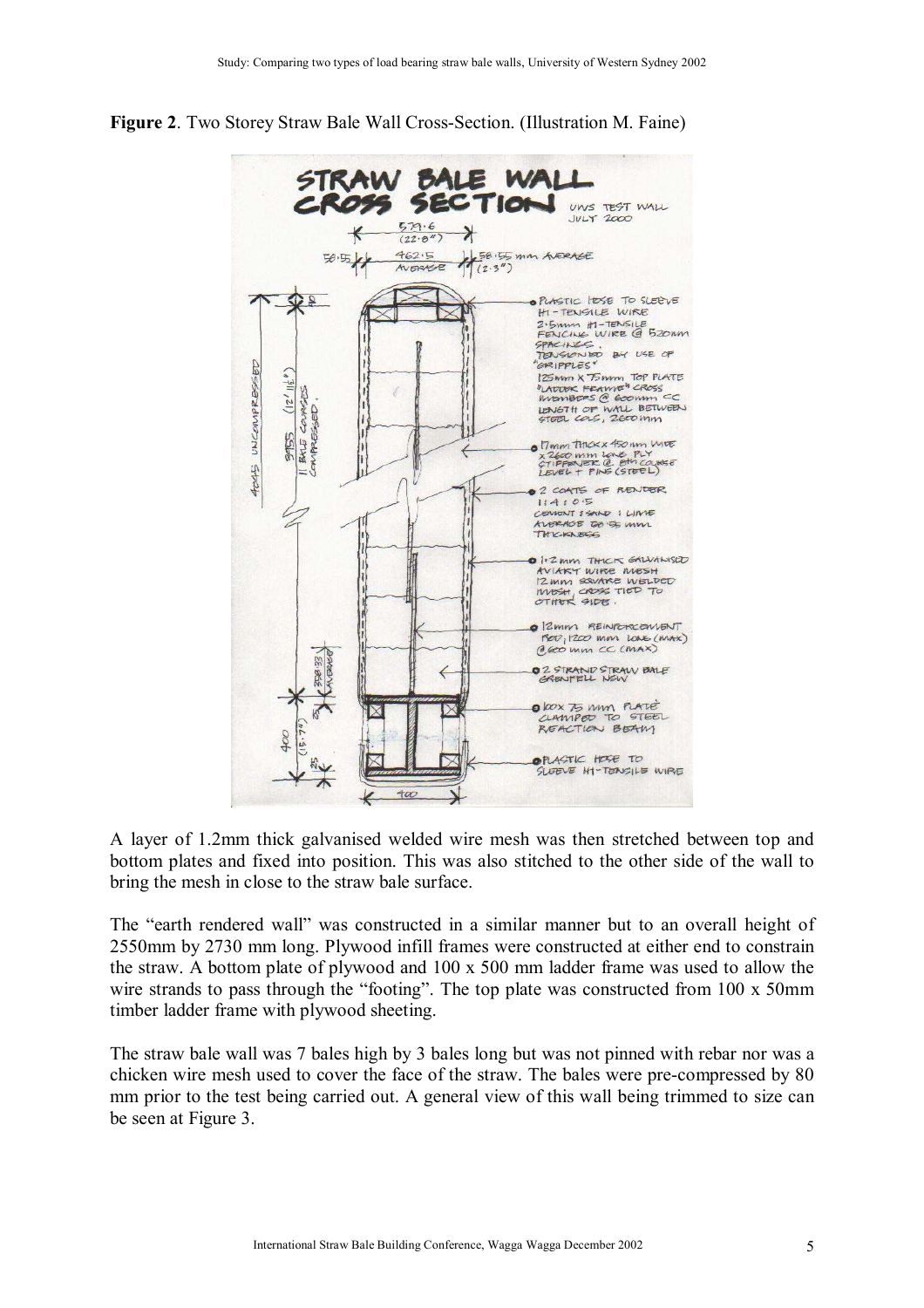**Figure 3**: General view of earth rendered straw bale wall at time of trimming. (Photograph S.Overmeyer)



**Figure 4**: Trimming two-storey bale wall to size. (Photograph P. Florence)



The wall was trimmed to remove stray fibres and nocked into a reasonable straight line prior to the wall being compressed. Once the team was satisfied with the result the rendering process began. Two coats were applied over a period of two weeks, with the coats being applied in about a day and a half by a team of four (inexperienced) renderers. The mix design was 1: 4: 0.5 being cement: sand: lime. This was a strong mix with the addition of the lime to 'self heal' any later cracking. The rendering process for the two-storey wall can be seen in Figure 5.

A similar method was used to apply the earth based render. The mix design was 3:3:1 being earth: river sand: chaff for two coats (about 35-40 mm thick total) and the finish coat mix design was 3:3:1:0.6 being earth:sand:slaked lime:chaff for a final coat thickness of about 3- 5mm. The earth based render was easier to apply direct to the straw wall, which had been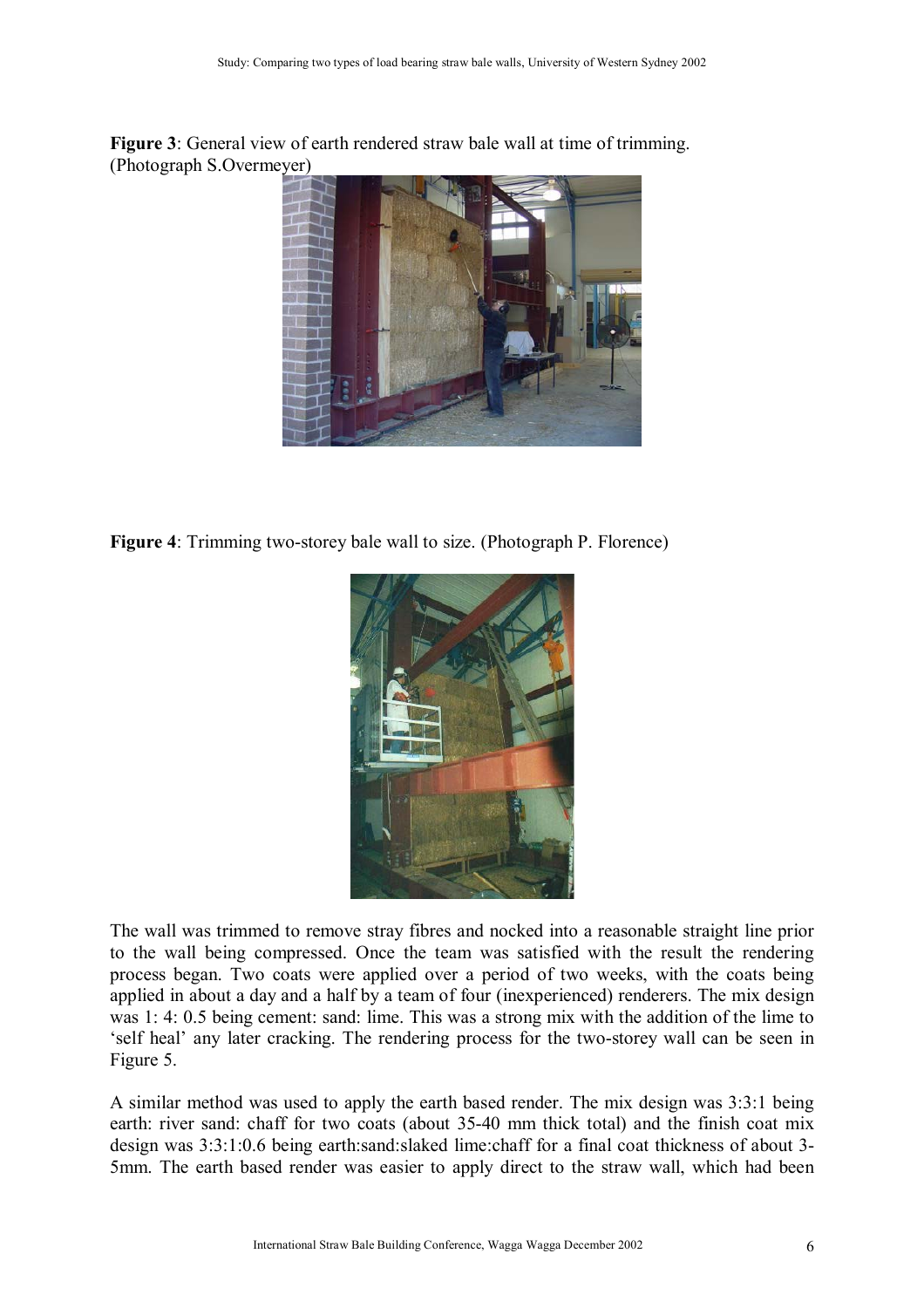lightly wetted by a fine spray of water. The earth render was later subjected to a compressive test; see the appendix Table 2 for details.

**Figure 5**: Render application over mesh for two-storey wall. (Photograph P. Florence)



**Figure 6**: Earth render application. (Photograph P. Florence)



The straw bales used in the construction of these walls were sourced from 'Elderslie' at Grenfell NSW and were two-string bales 840-x 460 x 360mm dimension. The bales were sourced from this farm as the farmer had prepared bales for other straw bale projects and was familiar with the requirements to provide tightly bound bales. The average moisture content was calculated to be 12.11%, well within the allowable range (see appendix Table 1). The California Code permits a moisture content of up to  $20\%$  of the total weight of the bale.<sup>16</sup> The New Mexico straw bale construction guideline advocates a similar limit.<sup>17</sup>

The test set up was fairly simple. Two 10 tonne capacity Enerpac hydraulic rams were coupled together and attached to the top steel reaction frame. 2 x 10 tonne load cells (HBM Agezelle) were placed in between the ram and steel spreader bars designed to distribute the

 $\overline{a}$ 

<sup>&</sup>lt;sup>16</sup> State of California Health and Safety Code, Guidelines for Straw Bale Construction www.skillfulmeans.com/CALIFORNIA

<sup>&</sup>lt;sup>17</sup> New Mexico Straw-bale Construction Guidelines www.earthbuilding.com/nm-straw-bale-code<sup>17</sup>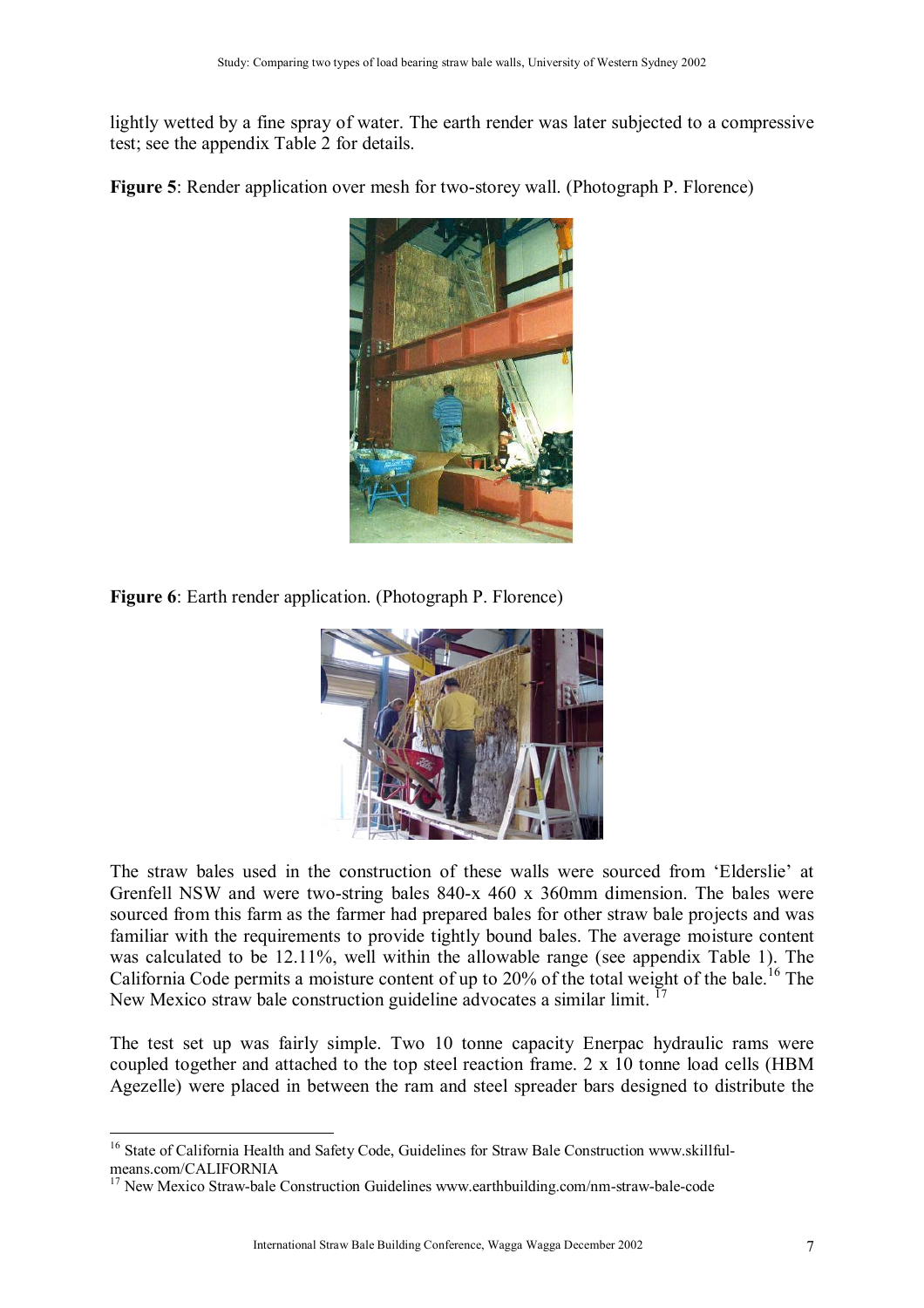load at 450 mm centres were stacked on top of the plate. The general arrangement can be seen in Figure 6 for the two-storey wall and at Figure 7 for the earth rendered wall.

**Figure 7**: Hydraulic rams and top plate assembly for two-storey wall. (Photograph P. Florence)



**Figure 8**: Hydraulic rams and top plate assembly for earth rendered wall (after test). (Photograph P. Florence)



The load cells were calibrated and the two electronic display units were set up to give a read out of the load from each hydraulic ram in newtons. During the test(s) the readout from each unit would be noted against time and deflection/deformation of the wall(s). A steel scale had been attached to either side of the wall(s) at the midpoint and this was to be read against a static point set up from the floor of the laboratory. Figure 9 shows the steel scale attached to the top plate of the two-storey wall and Figure 10 shows the data acquisition units. The set up was similar for the earth rendered wall test and can be seen at Figure 11.

Figure 12 records the team in action during the two storey-wall test, similar personnel were used for the earth rendered wall test.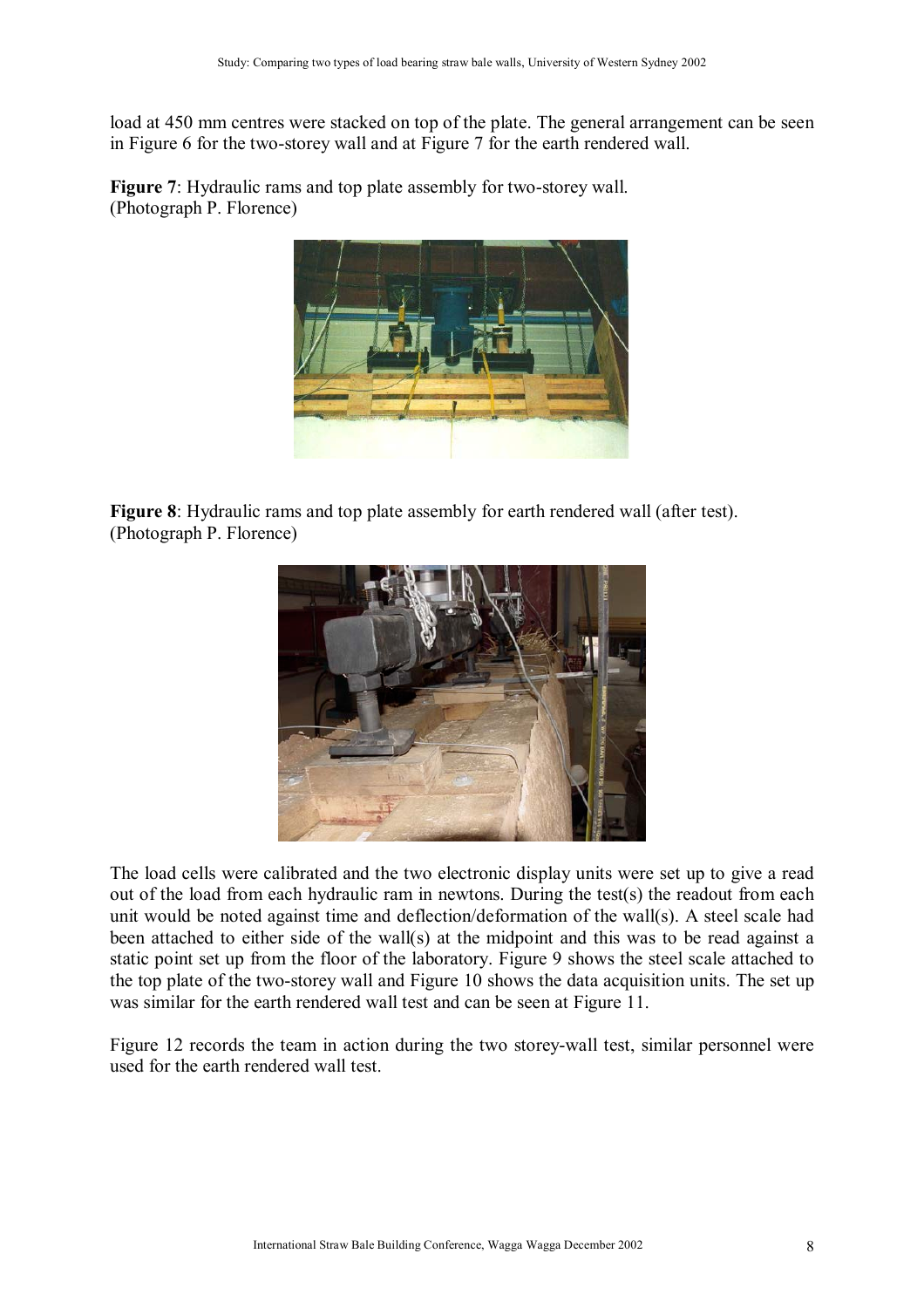**Figure 9**: View of top plate, ram and measuring tape for two-storey wall test. (Photograph P. Florence)



**Figure 10**: View of electronic display units and end of tape. (Photograph P. Florence)



Figure 11: View of deflection measurement process for earth rendered wall. (Photograph P. Florence)

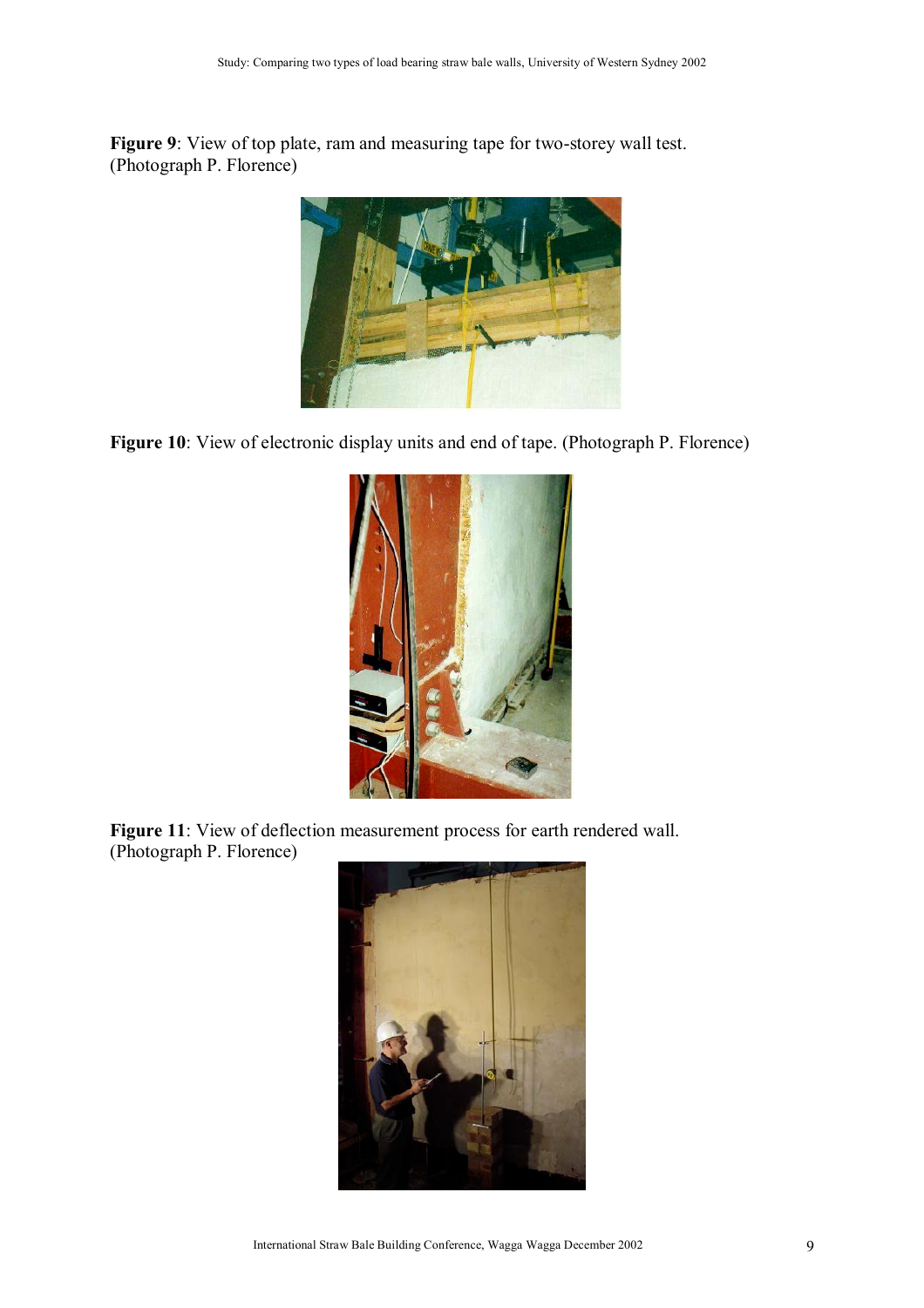**Figure 12**: Team in action for the two-storey test. (Photograph P.Love)



### 4. Test Observation and Results:

The two-storey wall test was carried out on Friday 4 August 2000 and took about one hour to complete. The process was to progressively apply more load to the wall via a hand pump hydraulic unit, note the load cell readings, time and deflection/deformation of the wall.

The team worked through clearly defined cycles lasting about  $2.5-3.5$  minutes to progressively load the wall, note and record impressions, note and record actual load and deformation/deflection and note the time. Each cycle represented an increase in load of approximately 5kN. The results of this cycle can be seen in Figure 13.

| Load    |                           |                |         |  |  |
|---------|---------------------------|----------------|---------|--|--|
| (kN)    | Vertical Deformation (mm) |                |         |  |  |
|         | left                      | right          | average |  |  |
| 0       | 0                         | 0              | 0       |  |  |
| 4.266   | 0                         | 0              | 0       |  |  |
| 8.885   | 0                         | 0              | 0       |  |  |
| 19.818  | 0                         | $\overline{c}$ | 1       |  |  |
| 29.836  | -1                        | 4              | 1.5     |  |  |
| 39.292  | $\overline{2}$            | 7              | 2.5     |  |  |
| 50.416  | 0                         | 12             | 6       |  |  |
| 60.389  | 9                         | 17             | 13      |  |  |
| 72.931  | 19                        | 23             | 21      |  |  |
| 80.491  | 37                        | 39             | 38      |  |  |
| 90.425  | 69                        | 102            | 85.5    |  |  |
| 100.556 | 69                        | 117            | 93      |  |  |
| 110.681 | 72                        | 127            | 99.5    |  |  |
| 120.717 | 73                        | 137            | 105     |  |  |
| 125.786 | 77                        | 147            | 112     |  |  |

**Figure 13**. Total Load on two-storey wall versus wall deformation table. (Source: J Zhang)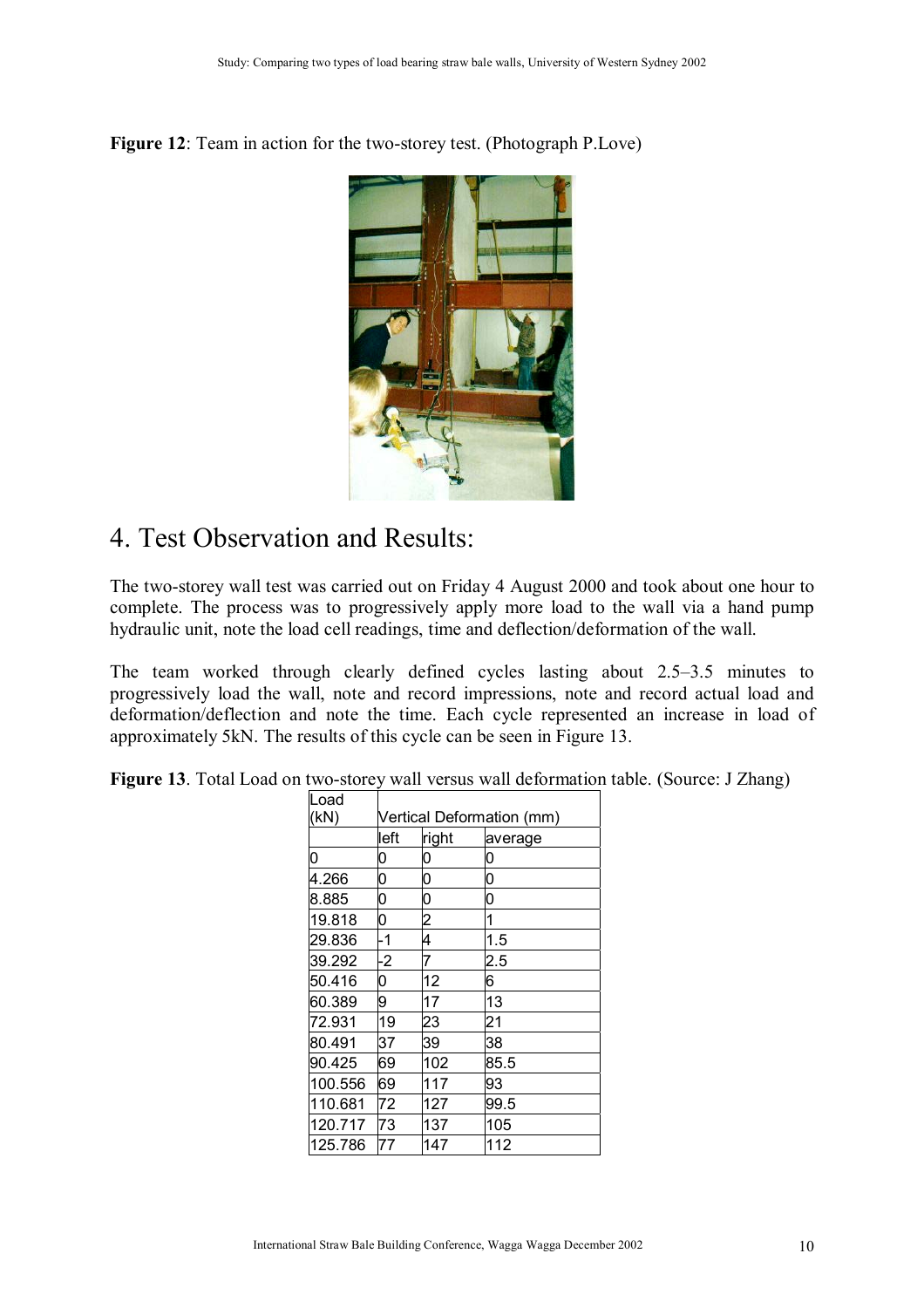The total load on the wall is measured in kN. The left and right 'verticals' columns refer to the vertical measurements of the steel tape measures. The third column is the average vertical deformation for the whole wall. A similar test regime was instituted for the earth rendered wall test shown at Figure 14. The test methodology was the same with various team members assigned tasks to record, observe and note the vertical deformation, load and time.

Figure 14. Total load on earth rendered wall versus wall deformation table. (Source M Faine)

| Load  |      | Vertical deformation mm |                |  |  |
|-------|------|-------------------------|----------------|--|--|
| (kN)  | Left | Right                   | Average        |  |  |
| 9.75  | 2    |                         | 1              |  |  |
| 19.28 | 4    | 0                       | $\overline{c}$ |  |  |
| 29.54 | 6    | $\overline{2}$          | 4              |  |  |
| 39.16 | 10   | 3                       | 6.5            |  |  |
| 49.04 | 14   | 5                       | 9.5            |  |  |
| 59.65 | 29   | 16                      | 22.5           |  |  |
| 62.93 | 52   | 36                      | 44             |  |  |
| 68.5  | 62   | 44                      | 53             |  |  |
| 73.38 | 80   | 58                      | 69             |  |  |
| 73.73 | 90   | 66                      | 78             |  |  |
| 73.58 | 100  | 79                      | 89.5           |  |  |
| 74.81 | 110  | 105                     | 107.5          |  |  |
| 83.44 | 116  | 135                     | 125.5          |  |  |
| 88.41 | 120  | 154                     | 137            |  |  |
| 86    | 123  | 175                     | 149            |  |  |
| 88.58 | 125  | 198                     | 161.5          |  |  |
| 97.7  | 121  | 235                     | 178            |  |  |

A significant difference between the two tests was that the earth rendered wall showed more obvious signs of compression, both by sound and by the appearance of cracks when compared to the cement rendered two-storey wall. The time involved in this test was of a much shorter duration when compared to the two-storey wall test, taking only about 16 minutes before the test was stopped. By this time the wall had a number of severe cracks and delamination of the render. This can be seen at Figure 15.

**Figure 15**: Earth rendered wall after test, note cracking (Photograph S.Overmeyer)

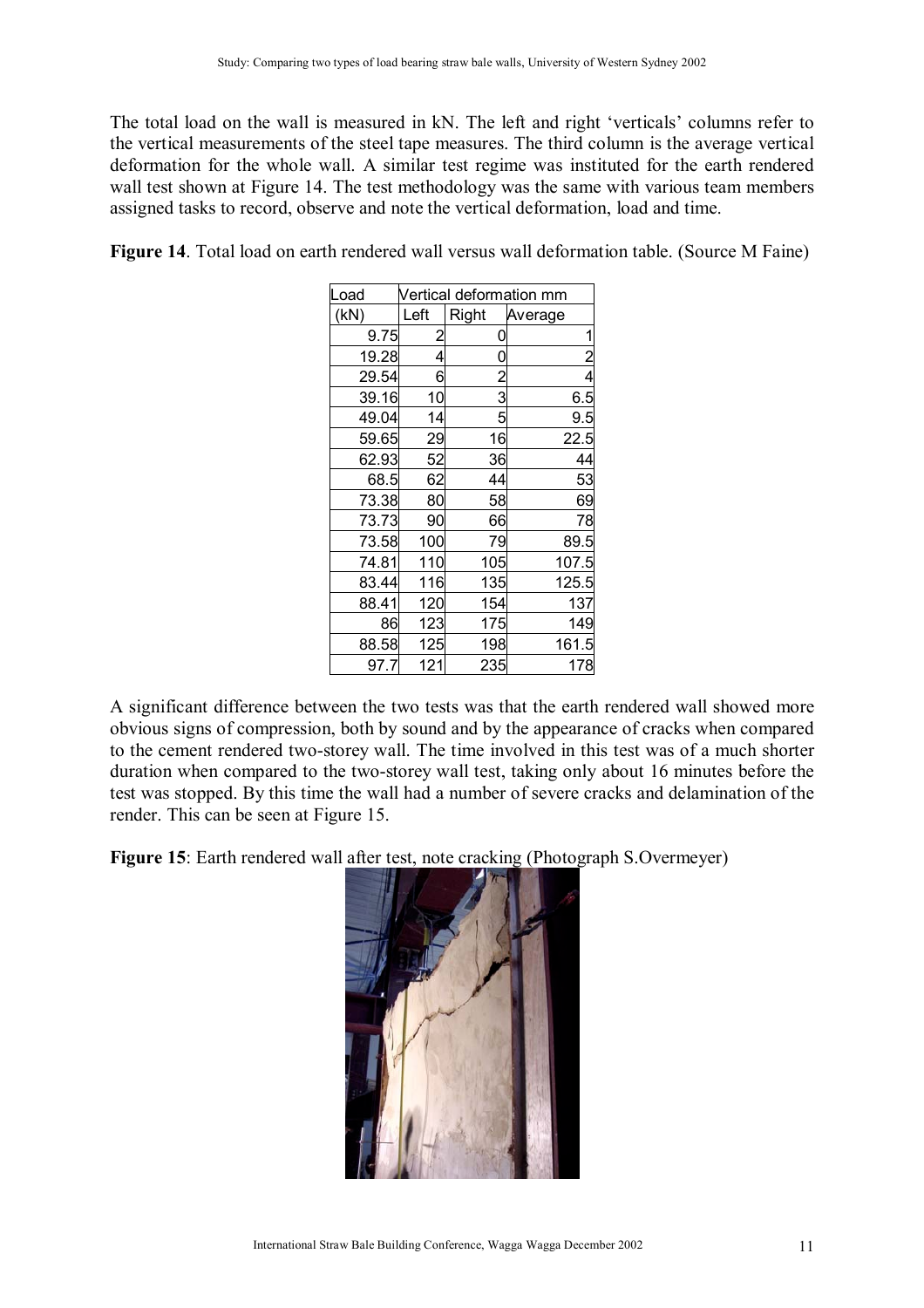The following graph shows the results for both walls for load versus vertical deformation. The curve for both tests reveals a classical material behaviour with a yield point for both walls as the curve changes to a more horizontal line.





**Load-deformation curve**

The two-storey wall demonstrated some interesting and fascinating structural characteristics. Apart from the obvious failure region when the load reaches about 80 kN, it also reveals that the post-failure behaviour has a distinct feature of post-stiffening effect due to the compressibility of the material.

When the wall is first loaded, the behaviour follows a typical linear path. The left side deformation reading is negative indicating it is moving upward instead of downward as one would expect. This is due to the eccentricity in the applied load and in the wall itself. This eccentricity creates a significant bending effect so that the wall is bent toward the right hand side.

For this reason the average deformation between the left and right sides provide a more meaningful interpretation of the result. It can be seen on the average curve at the load level of just above 40 kN, there is a significant increase in deformation, demonstrated by the change of slope in the curve. One would stipulate that due to the compression of straw bale, the interaction between the straw and the cement render becomes less significant resulting in the 'softening' of the wall. As the load increases the wall starts to 'vield'. At the load level of 70 kN there is a significant increase in deformation, which marks the failure of the wall. This failure is probably due to the significant separation between the straw bale and the cement render. As the load increases further, the straw bale becomes fully compressed, therefore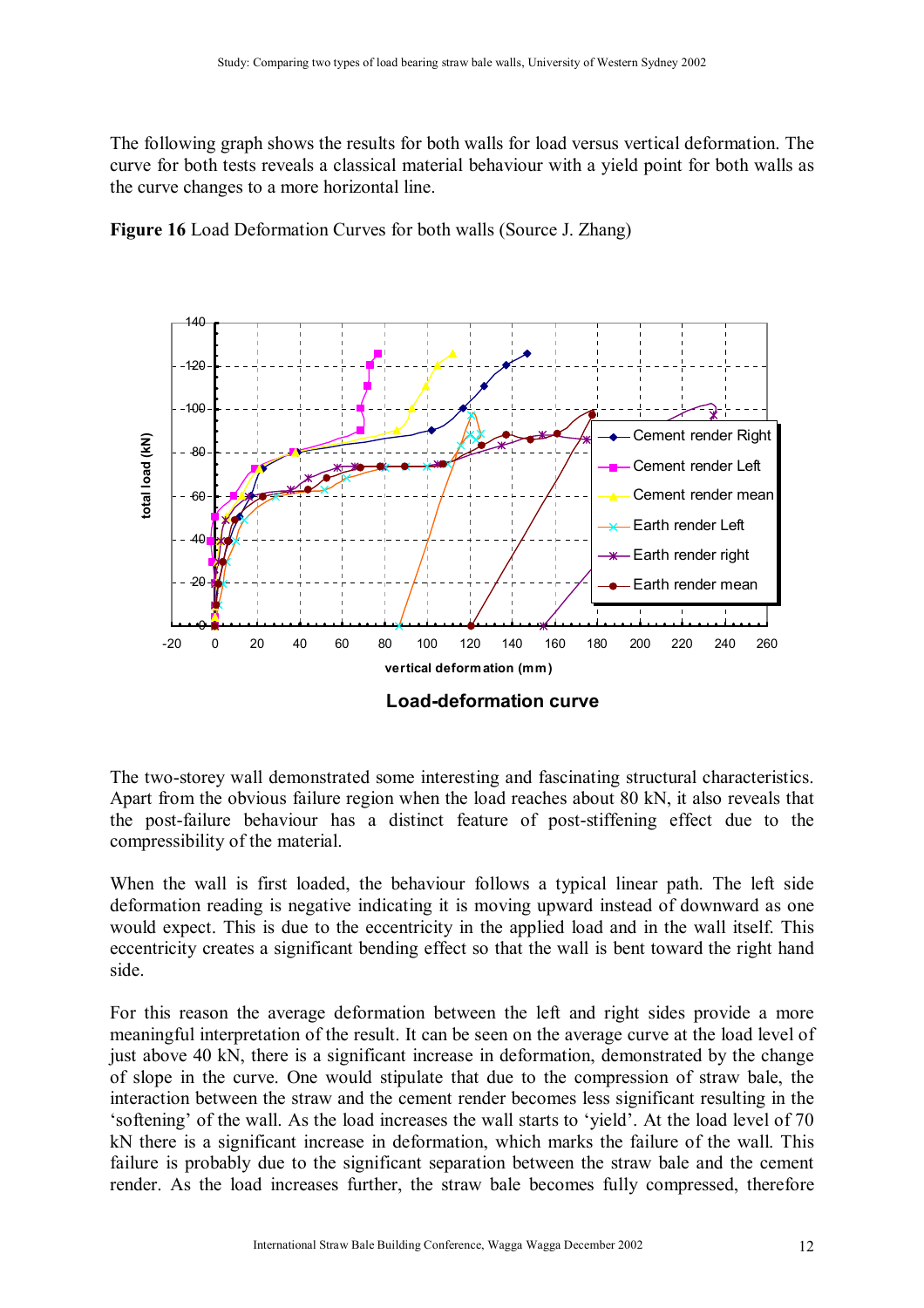becoming more solid as the load starts to increase further. Although this post-failure capacity cannot be used in the design of straw bale wall, it does illustrate that the post-failure behaviour is rather stable.

**Figure 17** Stress (in kPa) versus wall shortening strain. (Source J.Zhang)



The maximum allowable stress that a straw bale wall can support depends on a number of factors. Of these the wall slenderness (height/thickness) and the unsupported length ratio (unsupported wall length/thickness) are the major influencing factors. The Pima County, Arizona, Straw bale building code limits h/t ratio to 5.6 and L/t ratio to 13. The maximum permissible stress provided by the straw bale alone is limited to 2.5 psi (17.24 kPa) in the Pima Code. California's model straw-bale code allows an L/t ratio of 15.7 and a maximum allowable load of 2.77 psi (19.10 kPa).

These allowable values are for straw-bale alone. Virtually all straw-bale walls are rendered, the contribution by renders is significant, however this contribution is difficult to quantify. King <sup>18</sup> suggests that the render should be regarded as a thin wall restrained by straw bale at a discrete distance, and the strength model for the concrete column/wall be applied. However that treatment only works if both straw-bale and renders are directly loaded at the top.

In these experiments only straw bales are loaded, the loading applied to the render is indirect through the interaction due to bonding. The maximum allowable values given in both the Pima and California codes are also plotted in Figure 17.

If the ultimate failure load is taken as 73 kN (48.44 kPa for the two-storey wall) and the safe working load is taken as 40 kN  $(26.55 \text{ kPa})$  when the loading curve 'softens' significantly, this gives an equivalent safety factor of 1.82. When compared with both the Pima and California codes, their safety factors are equivalent to 2.81 (Pima code) and 2.51 (Californiaís code), respectively.

 $\overline{a}$ <sup>18</sup> King B.1996 Building of Earth and Straw Ecological Design Press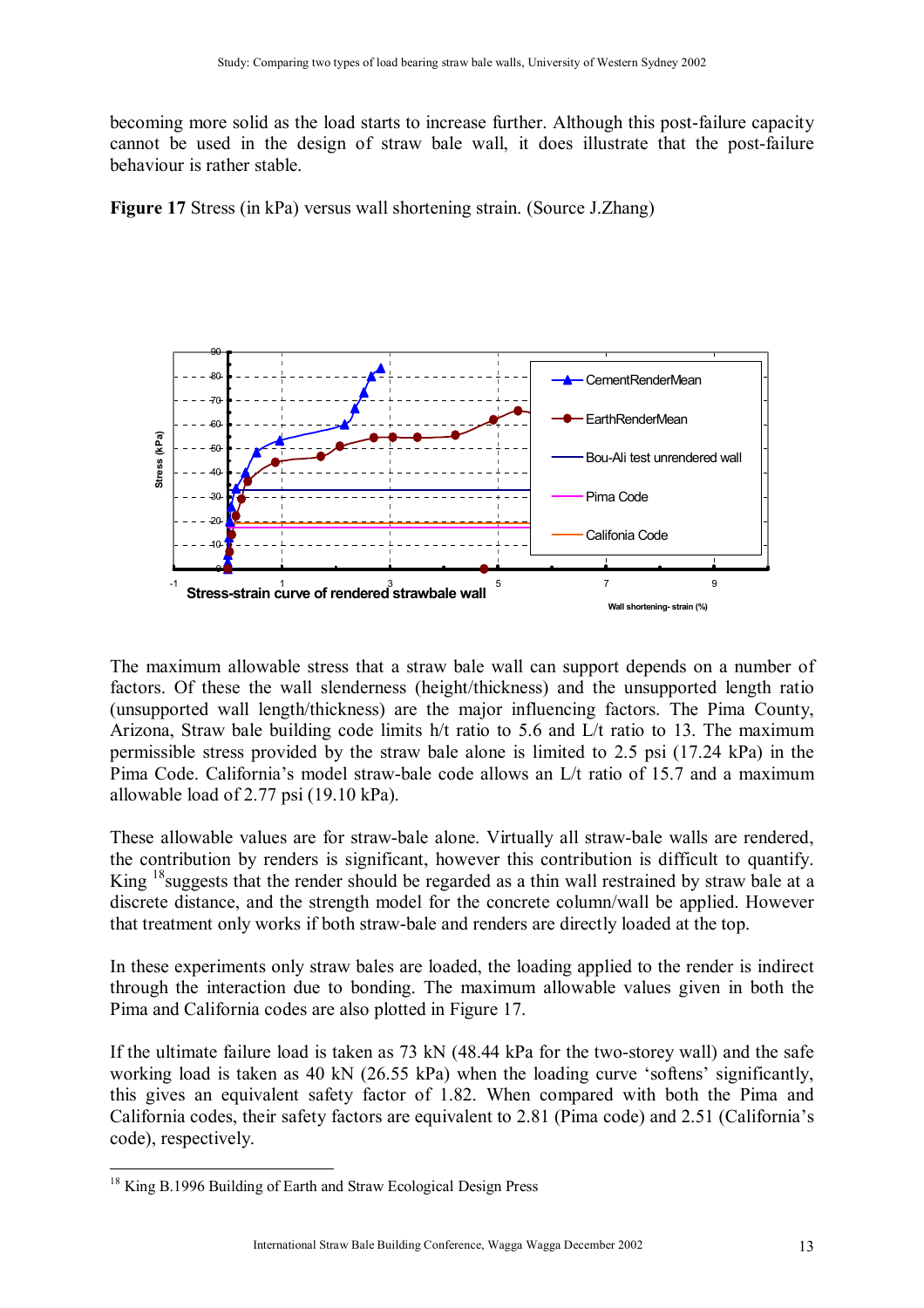The two-storey wall did not fail as expected, in fact very little cracking was observed to have formed in the face of the wall. Both faces of render had acted like a 'curtain' and followed the compression of the wall.

The earth rendered wall was much more spectacular in its failure mode, more visible cracking and spalling of render and more noise associated with increase in load and less time to failure. This resulted in a number of large cracks and rotation of the top plate, probably due to a differential settling form one side to the other.

Figure 18 plots the total load against vertical deformation for both walls. Both walls have similar curve properties with the earth render wall failing at a lower total load when compared to the cement render wall. However both walls compare quite well to the limits imposed by both the Pima and California Code.

**Figure 18**: Total load per metre wall versus vertical deformation. (Source J Zhang.)



The top plate of the two-storey wall was observed to have rotated during the test. It is possible that the load was slightly off centre or that the straw was less stiff on one side. Another possibility could be that the wall was not perfectly plumb and square when constructed but was within reasonable limits for a bale wall. Figure 19 records a view of the top plate after the test. The wall had rotated through about 80mm.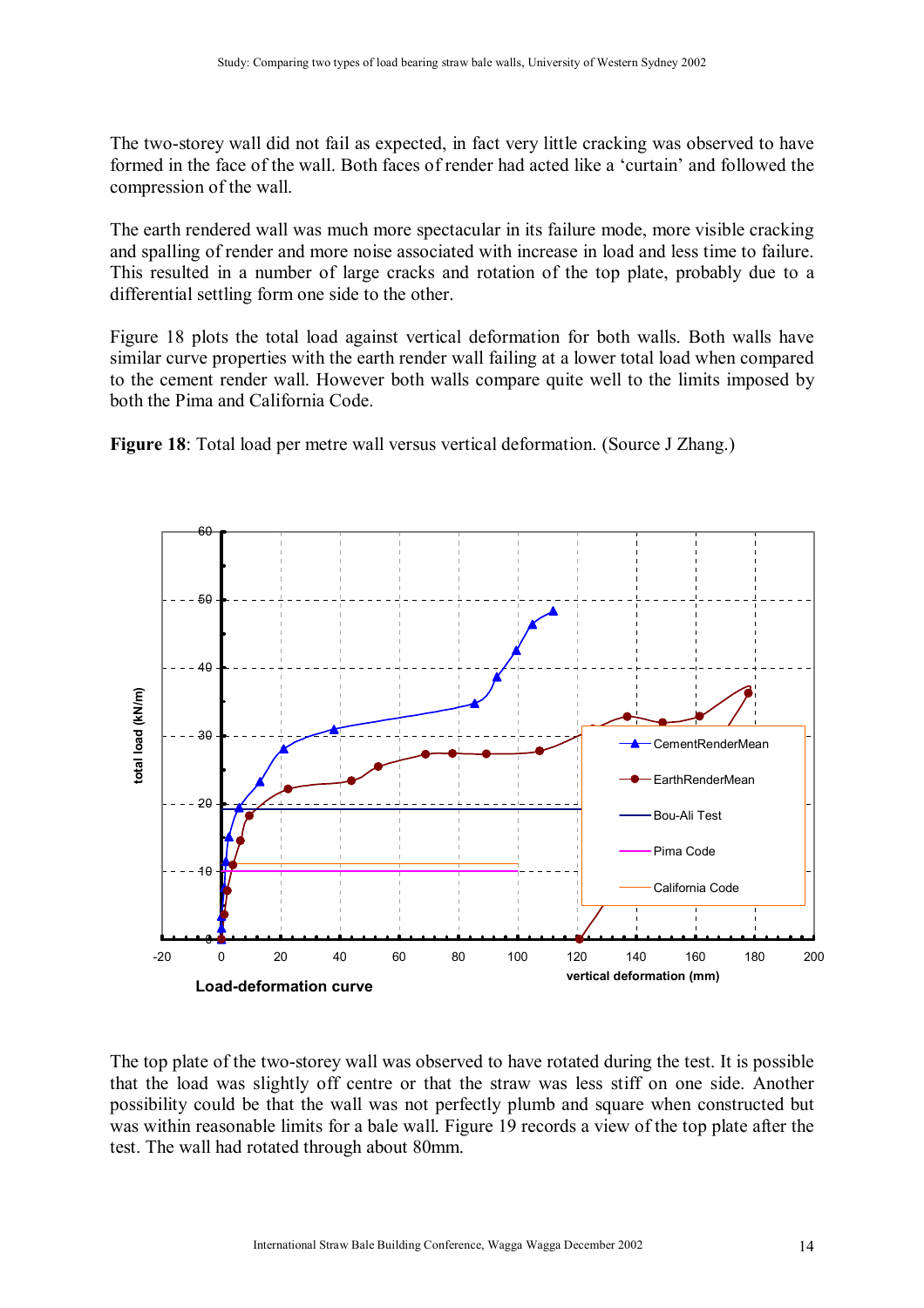**Figure 19**. View of two-storey wall top plate after the test. (Photograph P. Florence)



Similarly for the earth render wall test the top plate had rotated out of plane inducing horizontal cracking on one side of the wall with a vertical crack to the other face. Figure 20 is a photograph of the earth rendered wall after the test. The wall has deflected in about 90mm as the top plate has rotated over.

**Figure 20**: View of earth rendered wall (near top) after test (Source S. Overmeyer)

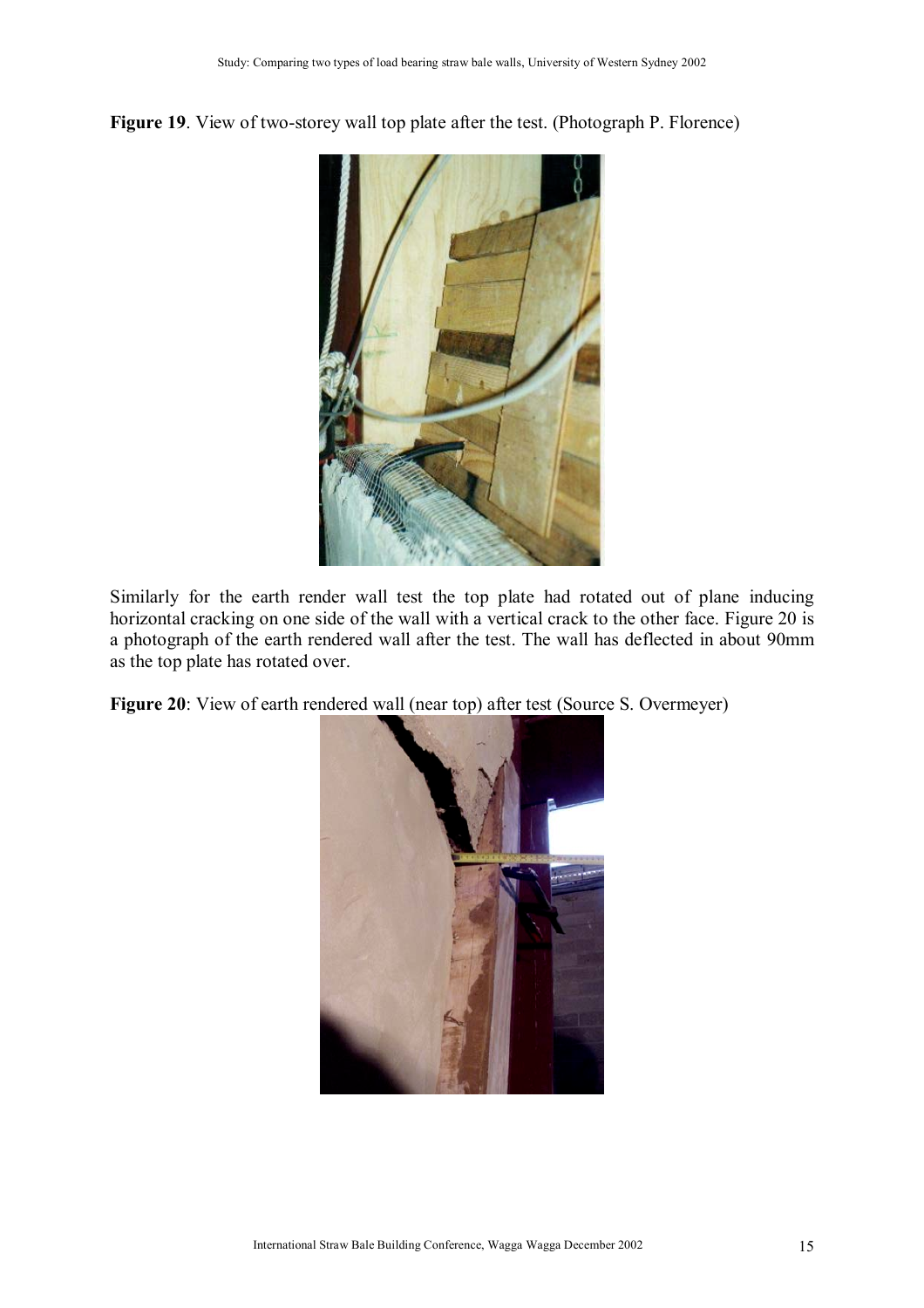



## 5. Recommendation and Conclusions:

From these tests there are a number of aspects worth considering. The first relates to the construction detail of a straw bale walls. It goes without saying that achieving the best precompression of the bales (by whatever method) is very important. Pinning of the bales by using reinforcing rod is probably 'overkill' but some pinning is required as the wall progresses for practical reasons (stability) – particularly for the two-storey height.

The location of the top plate in relation to the render finish is another important practical aspect. These tests allowed for loading of the straw bales in compression, as the top plates did not directly bear on the render finish. At the safe working load of 40kN the deformation (average) for the two-storey wall (cement render) is about 5mm and for the earth rendered wall about 8mm. This is quite tolerable but suggests careful detailing of the finish of the render against adjacent surfaces (floor or slab) to avoid cracking of the finish.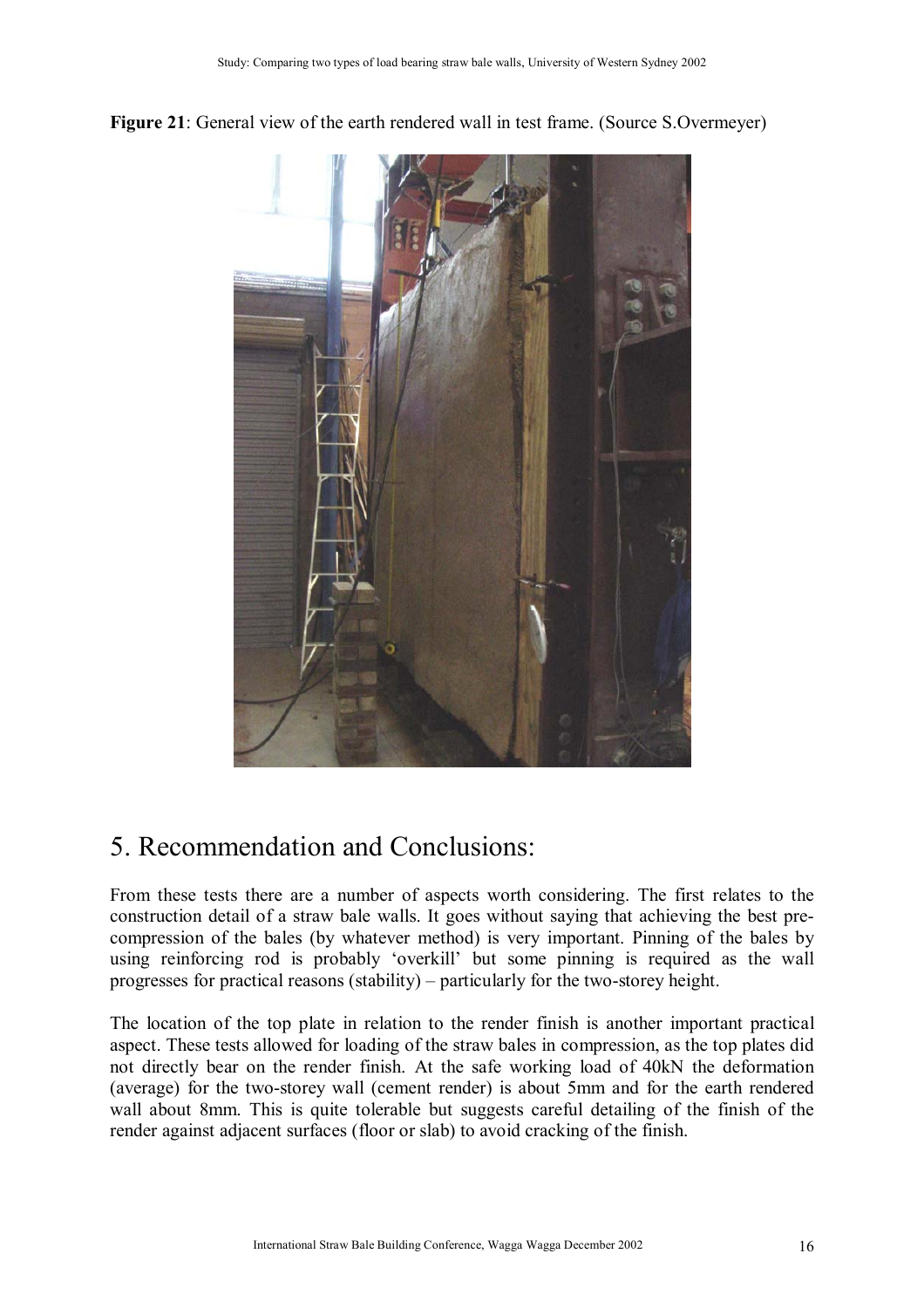The second aspect worth considering is that of the structural behaviour of the test walls. The safe working load limit of 40 kN is approximately 10 kN above the limits set by the Pima and California Codes. These codes may be very conservative and further testing of straw bale walls is warranted to determine 'type' characteristics suitable for inclusion into building codes.

At the ultimate failure load of 73 kN (for the two-storey wall) some interesting comments can be made about straw bale walls. Once this load limit has been reached straw bale walls compress unimpressively, in fact the failure mode was unspectacular. However it does mean that should a straw bale wall be overloaded in residential construction the house owner could reasonably expect to have a slightly 'shortened home', still carrying load.

It is also clear that a cement render based wall will carry slightly more load than an earth render wall (not having any cement component). However the earth based render was easier to apply direct to the straw wall and does not require a layer of chicken mesh to be applied over the wall. This saves both time and cost.

Both tests record a differential settling of the wall(s) (when comparing 'left' and 'right' sides) with the average figure for settlement being used for calculations. Constructing the walls as straight and perpendicular as possible and in plane is definitely an issue of construction quality and 'constructability'.

Care needs to be taken to avoid using bales that may induce some 'rotation' to the wall top plate. Both walls showed some significant rotation of the top plate, however in practice this may be constrained by the action of the roof frame members.

The addition of the slaked lime to the mix design for the final coat (for the earth rendered wall) may or may not be warranted. Some authors argue that this helps workability and has 'self healing' characteristics to guard against any micro-cracking and possible ingress of water. Table 2 in the appendix records some interesting changes to both failure load and ultimate stress of the material with the addition of lime to the mix.

Further work needs to be done on both the composition of the render mix design and the interaction of the straw to render bond to determine exactly how this behaves as a construction material. The bond between the straw and the render was observed to be very strong, particularly at the time of demolition. These tests have shown that this material is suitable for constructing walls for residential purposes from a structural point of view.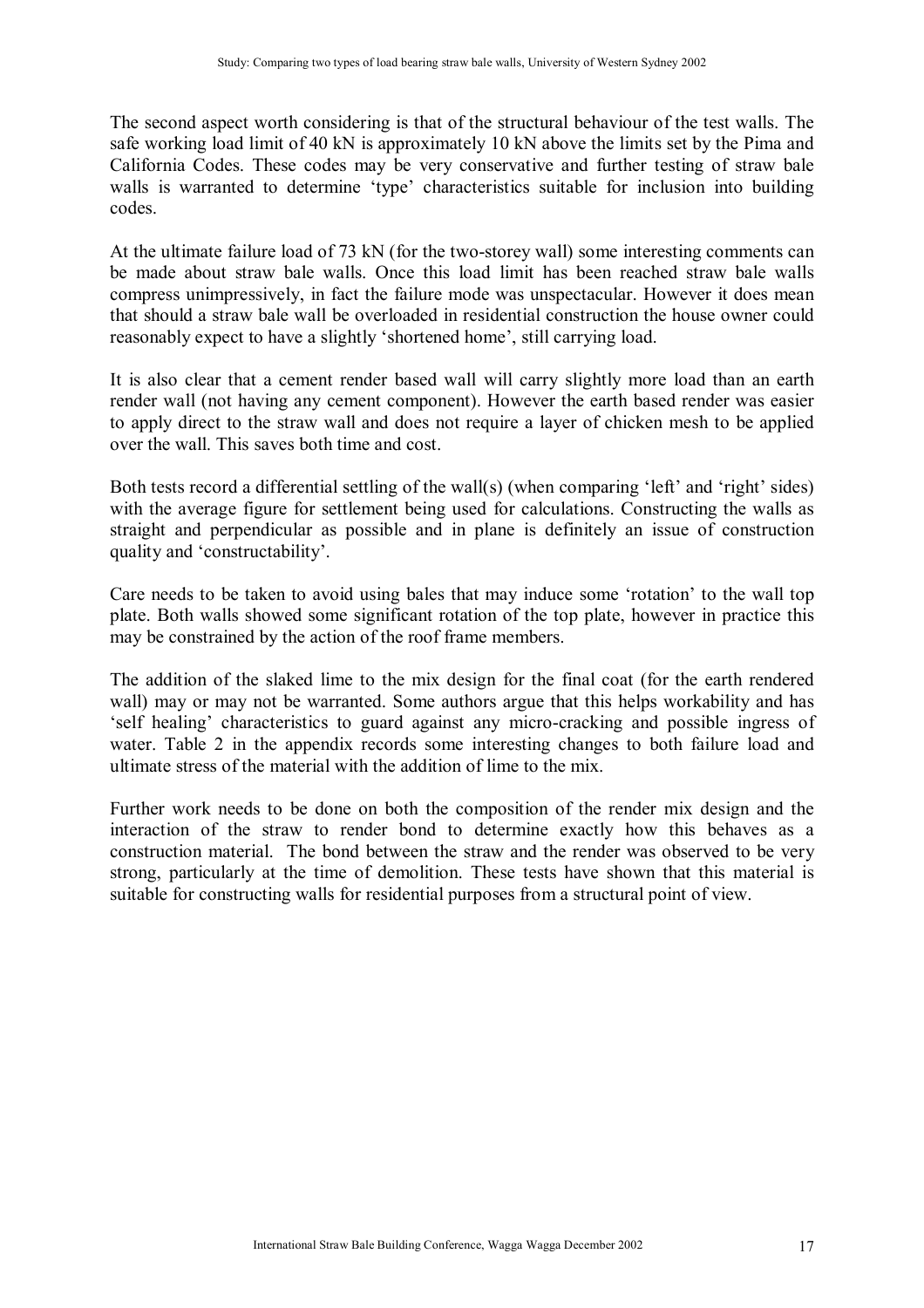# **6. Appendix:**

|                                                                | length | width  | depth  | kg 26 May | kg 6 June | kg 9 June |
|----------------------------------------------------------------|--------|--------|--------|-----------|-----------|-----------|
| <b>Bale 1</b>                                                  | 800    | 460    | 360    | 16.7      | 15.61     | 15.63     |
| Bale 2                                                         | 840    | 470    | 350    | 15.23     | 14.27     | 14.29     |
| Bale 3                                                         | 830    | 465    | 360    | 15.48     | 14.87     | 14.82     |
| Bale 4                                                         | 830    | 470    | 360    | 14.71     | 13.89     | 13.9      |
| Bale 5                                                         | 810    | 470    | 360    | 15.69     | 14.97     | 14.93     |
| Bale 6                                                         | 790    | 460    | 360    | 16.41     | 15.56     | 15.53     |
| Bale 7                                                         | 860    | 460    | 360    | 14.79     | 14.16     | 14.09     |
| Bale 8                                                         | 870    | 470    | 360    | 14.95     | 14.3      | 14.2      |
| Bale 9                                                         | 880    | 455    | 350    | 17.22     | 16.52     | 16.32     |
| Bale 10                                                        | 880    | 440    | 360    | 16.43     | 15.63     | 15.48     |
| Bale 11                                                        | 820    | 460    | 360    | 16.24     | 15.63     | 15.52     |
| Bale 12                                                        | 850    | 470    | 360    | 17.19     | 16.55     | 16.47     |
| <b>Averages</b>                                                | 838.33 | 462.50 | 358.33 | 15.92     | 15.16     | 15.10     |
| Note: Moisture content of straw bales was calculated at 12.11% |        |        |        |           |           |           |
| Note: 6 June reading 10:45 a.m. 11.2% R.H. 34.5 deg C          |        |        |        |           |           |           |
| Note: 9 June reading 12.30 p.m. 10.9% R.H. 34.6 deg C          |        |        |        |           |           |           |
|                                                                |        |        |        |           |           |           |

**Table 1**: Calculation of bale density and moisture content. (Source M. Faine)

Note: random sample of 12 bales taken from the load delivered to the construction laboratory.